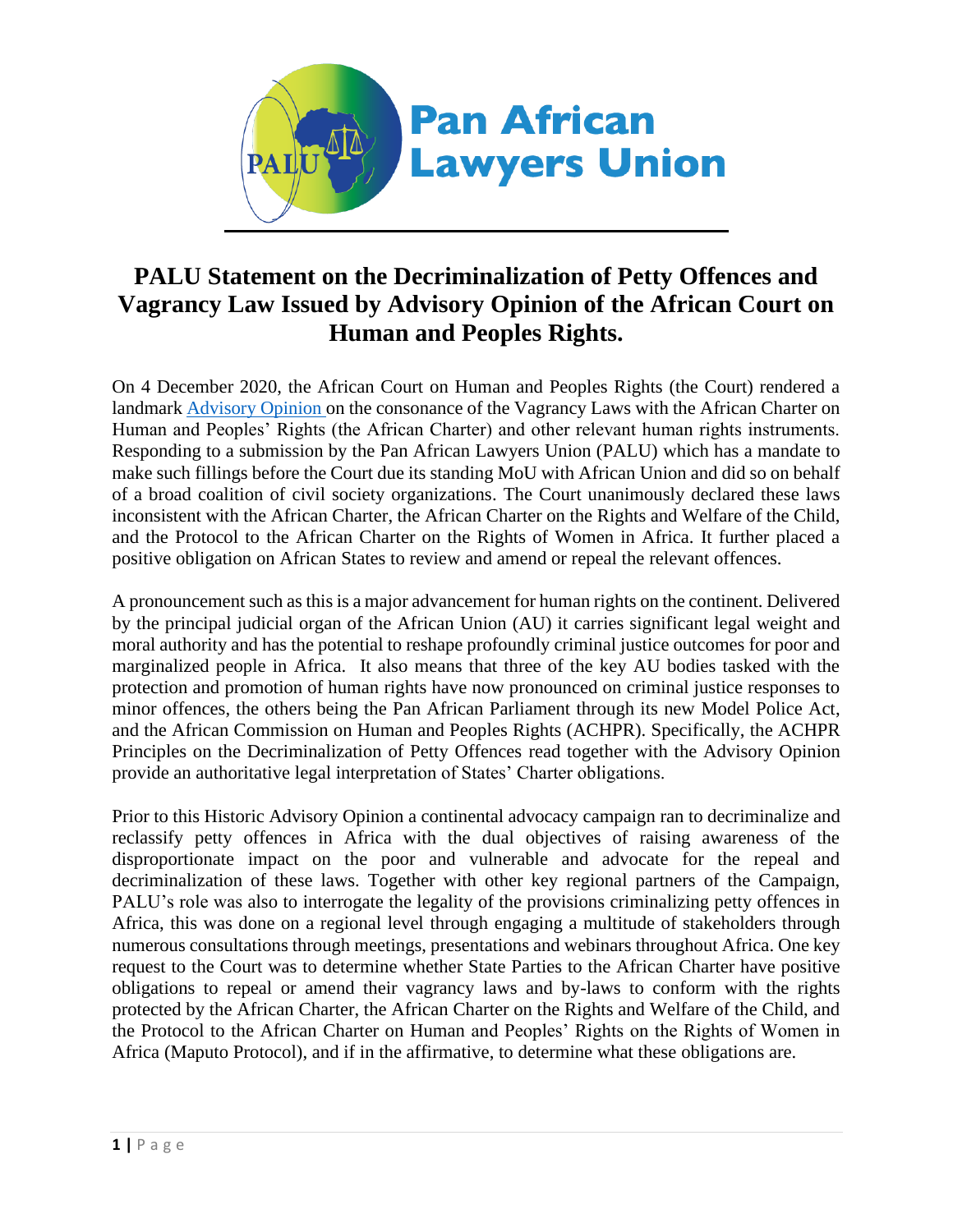

Key asks to the Court from PALU's Request for the said Advisory Opinion filled in March 2018:

- i. Whether vagrancy laws and by-laws, including but not limited to, those that contain offences which criminalise the status of a person as being without a fixed home, employment or means of subsistence; and cannot give good account of him or herself violate African Human Rights Treaties.
- ii. Whether vagrancy laws and by-laws, including but not limited to, those containing offences which, once a person has been declared a vagrant or rogue and vagabond, summarily orders such person's deportation to another area violate African Human Rights Treaties.
- iii. Whether vagrancy laws and by-laws, including but not limited to, those which allow for the arrest of someone without a warrant simply because the person has no "means of subsistence and cannot give a satisfactory account" of him or herself violate African Human Rights Treaties.
- iv. Whether State Parties to the African Charter have positive obligations to repeal or amend their vagrancy laws and by-laws to conform with the rights protected by the African Charter, the African Charter on the Rights and Welfare of the Child and the Protocol to the African Charter on Human and Peoples' Rights on the Rights of Women in Africa, and if in the affirmative, determine what these obligations are.

In accordance with the African Charter, Protocol, Rules of Procedure, and Practice Directions of the Court, the AfCHPR invited States Parties, the African Commission of Human and Peoples' Rights (the Commission), and other interested parties to file their written Submissions on these questions. States parties that filed written Submission included Burkina Faso and Kenya. In addition, the following key stakeholders applied and were granted leave to file their Submission as friends of the Court (Amici Curiae): Network of African National Human Rights Institutions (NANHRI), University of Miami School of Law, Kenyan Section of the International Commission of Jurists (ICJ-Kenya), University of Pretoria and the Open Society Foundations (OSF).

Burkina Faso, in its submission, points out that many of the vagrancy offences require social rather than penal responses. It also submits that vagrancy offences tend to perpetrate discrimination and also effect violation of the freedom of movement and choice of residence which are guaranteed in Article 12 of the Charter. It further submits that vagrancy laws violate the right to liberty and impede the right to a fair trial especially by diluting the presumption of innocence.

The NANHRI observes that enforcement of vagrancy laws often leads to the exacerbation of prison overcrowding and thus worsens the conditions of incarceration. It submits that vagrancy laws and by-laws that criminalise the status of a person as being without a fixed home, employment or means of subsistence are, therefore, contrary to the rights entrenched in the Charter. It further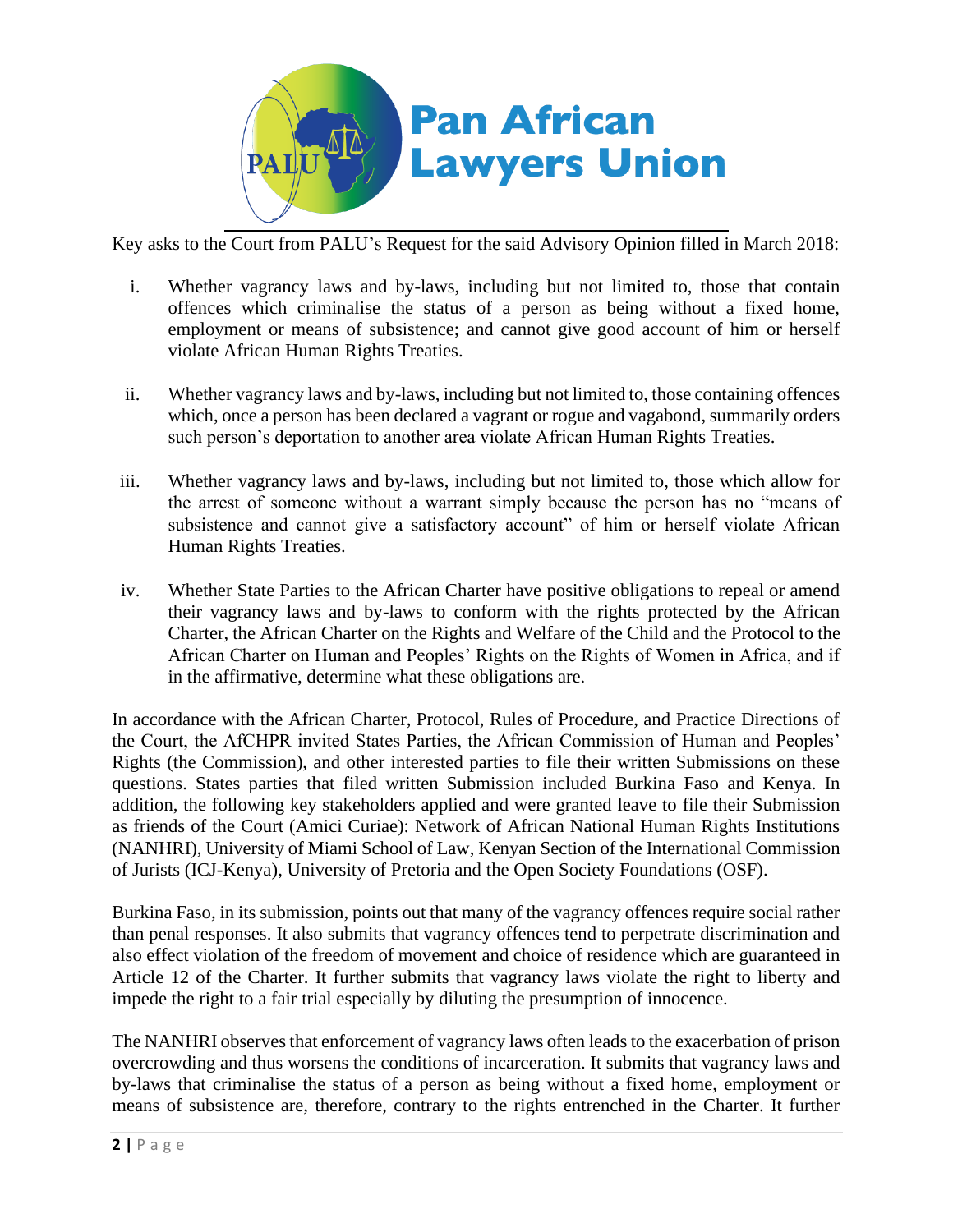

submits that arrests and detention for vagrancy-related offences are a disproportionate response to unemployment, poverty and homelessness that may result in significant harm to the individual and his or her family. The essence of the NAHRI submission is also reflected in the observations filed by the OSJI.

The ICJ-Kenya observes that vagrancy laws have a net effect of targeting the poor and the marginalized, especially women, victims of domestic violence and sex workers It submits that the continued enforcement of vagrancy laws has resulted in unparalleled human rights violations suffered by alleged petty offenders at the point of arrest, detention before trial, trial and post-trial periods and hence is incompatible with the principles of international human rights law, including the prohibition of arbitrary arrest and detention.

According to the Principles on the Decriminalisation of Petty Offences in Africa, which were submitted by the Commission, laws that create petty offences are inconsistent with the principles of equality before the law and non-discrimination in that they either target or have a disproportionate impact on the poor and vulnerable and perpetrate gender-based discrimination. The enforcement of 14 petty offences, it is argued, has the effect of punishing, segregating, controlling and undermining the dignity of individuals on account of their socioeconomic status thereby perpetuating the stigmatisation of poverty.

The CHR and DOI observed that arrests and detentions under vagrancy laws are often not for prosecuting the suspects but for intimidating and removing them from the streets. Such arrests are not supported by law enforcement officers' reasonable suspicion that an offence has been or is about to be committed. They further submit that vagrancy laws violate key human rights in the Charter which also results in an adverse socio-economic impact on those that are arrested or detained. According to CHR and DOI, such an infringement of the ability of individuals to be agents of their own development is only justified if it is within the ambit of democratic and rightsrespecting laws.

The submission by HRC-Miami and Lawyers Alert reiterates the points made by the ICJ-Kenya, the NAHRI and also the CHR and DOI. Additionally, the HRC-Miami and Lawyers Alert point out that vagrancy is the principal crime in which the offence consists of being a certain kind of person rather than in having done or failed to do certain acts thereby violating Articles 2, 3, 5 and 6 of the Charter. 56.The OSJI submits that vagrancy laws are a colonial relic that work to reinforce patterns of discrimination instituted by colonial regimes contrary to Article 2 of the Charter.

Referencing Articles to the African Charter including right to discrimination  $\&$  equality, right to dignity, right to liberty, right to fair trial and right to freedom of movement the Court unanimously ruled that: